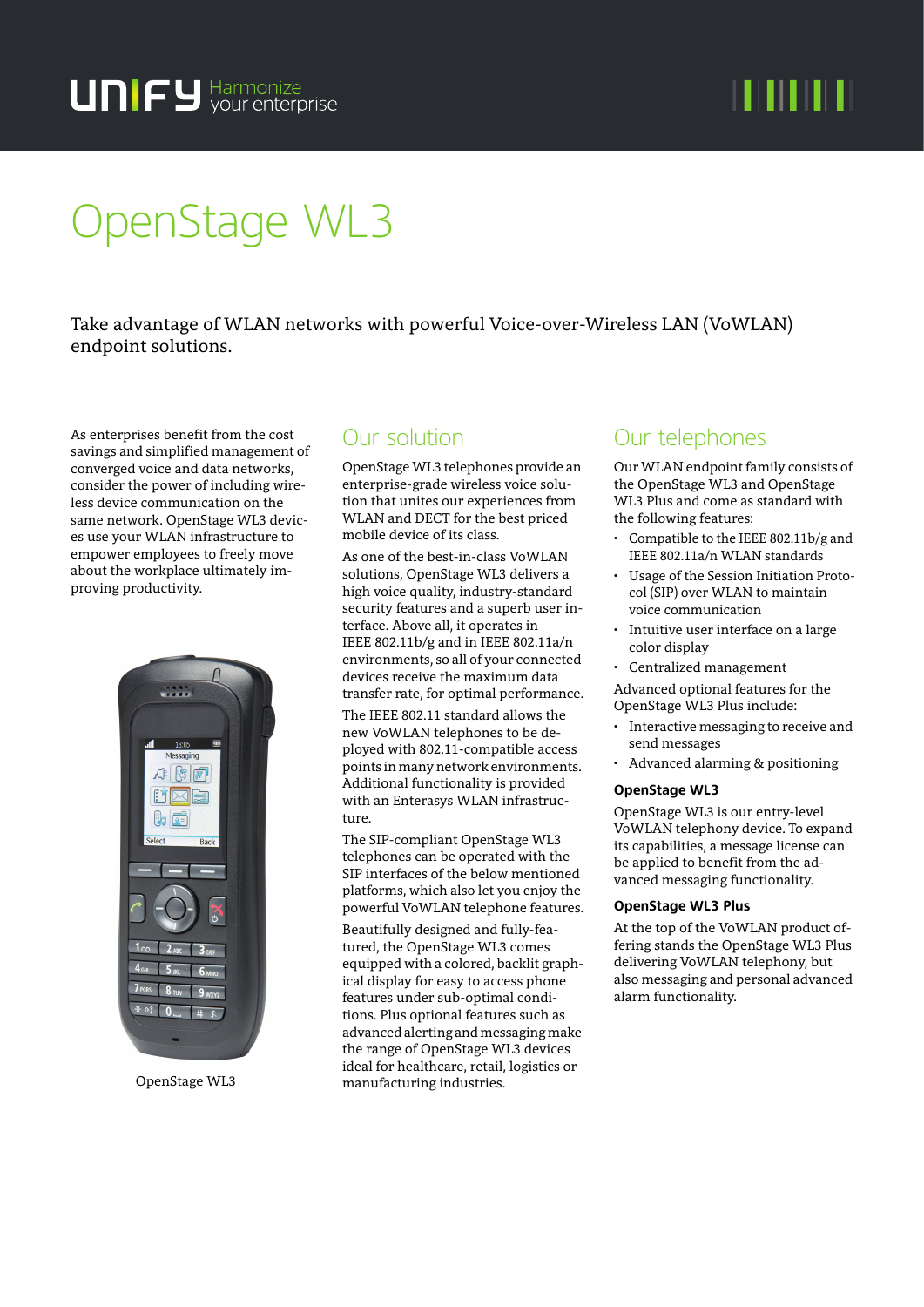## **Characteristics**

#### Platforms

OpenStage WL3 telephones were tested on the following platforms:

- HiPath 3000 (from V9)
- HiPath 4000 (from V5)
- OpenScape Office (from V3)
- OpenScape Business (from V1)
- OpenScape Voice (from V6)

OpenStage WL3 telephones communicate to all of these platforms via SIP.

#### Environment

OpenStage WL3 telephones are designed for enterprises that deploy WLAN and IP infrastructure and HiPath/OpenScape communication systems or other SIP-based communication systems.

#### **Physical**

- Dimensions  $(l \times w \times d)$ :  $134 \times 53 \times 26$  mm  $(5.27" \times 2.09" \times 1.02")$
- Weight: 135 g
- Color: Black
- Display size  $(w \times h)$ : 28 x 35 mm (1.10 " x 1.38 ") 28 x 35 mm
- Battery type: Li-polymer

#### Connectors

- Multi-purpose connector for battery charging, software download and configuration
- Headset connector: 2.5 mm (2 ") phone jack

### User interface

- Display: TFT display with multiple colors with high resolution, more than 65,000 colors.  $176 \times 220$  pixel LCD with white LED backlighting
- Indicator: LED on top/front for visual indication of events and normal function. The LED may also be used for visual indication of a message.
- Silent alarm (vibration)
- Buttons/keypad: 12 dial keys (3x4):  $0 - 9$ , # and  $*$ , 3 soft keys for dynamic feature access, off-hook key,

on-hook and power on/off on the same key, five-way navigation key, sound-off side key,

volume up/down side key, multifunction button at the top, 10 hot keys (0, 2 - 9) for fast feature access

#### Audio

- Ring signal:
- Adjustable in 8 steps and silent
- Loudspeaker function
- Hearing aid compatible (HAC)

#### **Languages**

Multi-language user interface in 18 languages, those are: Czech, Danish, Dutch, English, Finnish, French, German, Greek, Hungarian, Italian, Norwegian, Polish, Portuguese (Brazilian), Russian, Slovak, Spanish, Swedish and Turkish + 1 customizable.

### Phonebook options

- Local phonebook: maximum 200 entries, selectable ring tones per contact
- Company phonebook: maximum 1,000 entries
- Central phonebook: access to LDAP (system-dependent)

### Graphical Call Handling

- Indication: 14 ring signals, flashing LED and vibrator
- Call list storage capacity: 25 calls (received, dialed and missed) with time stamp
- Voice codecs: G.711 A-law (EU), G.711 µ-law (US), G.729, G.729A, G.722
- SIP registration to a SIP proxy/registrar

#### **Messaging**

This feature is available for OpenStage WL3 including a messaging license and comes standard with the OpenStage WL3 Plus.

- Maximum message length from OpenStage WL3: 160 characters
- Storage capacity: 30 messages received/sent

#### Alarm

This feature is available for OpenStage WL3 Plus.

- Alarm types: 2 push button alarms
- Man-down and No-movement alarm
- Acoustic location signal at alarm
- Automatic call after alarm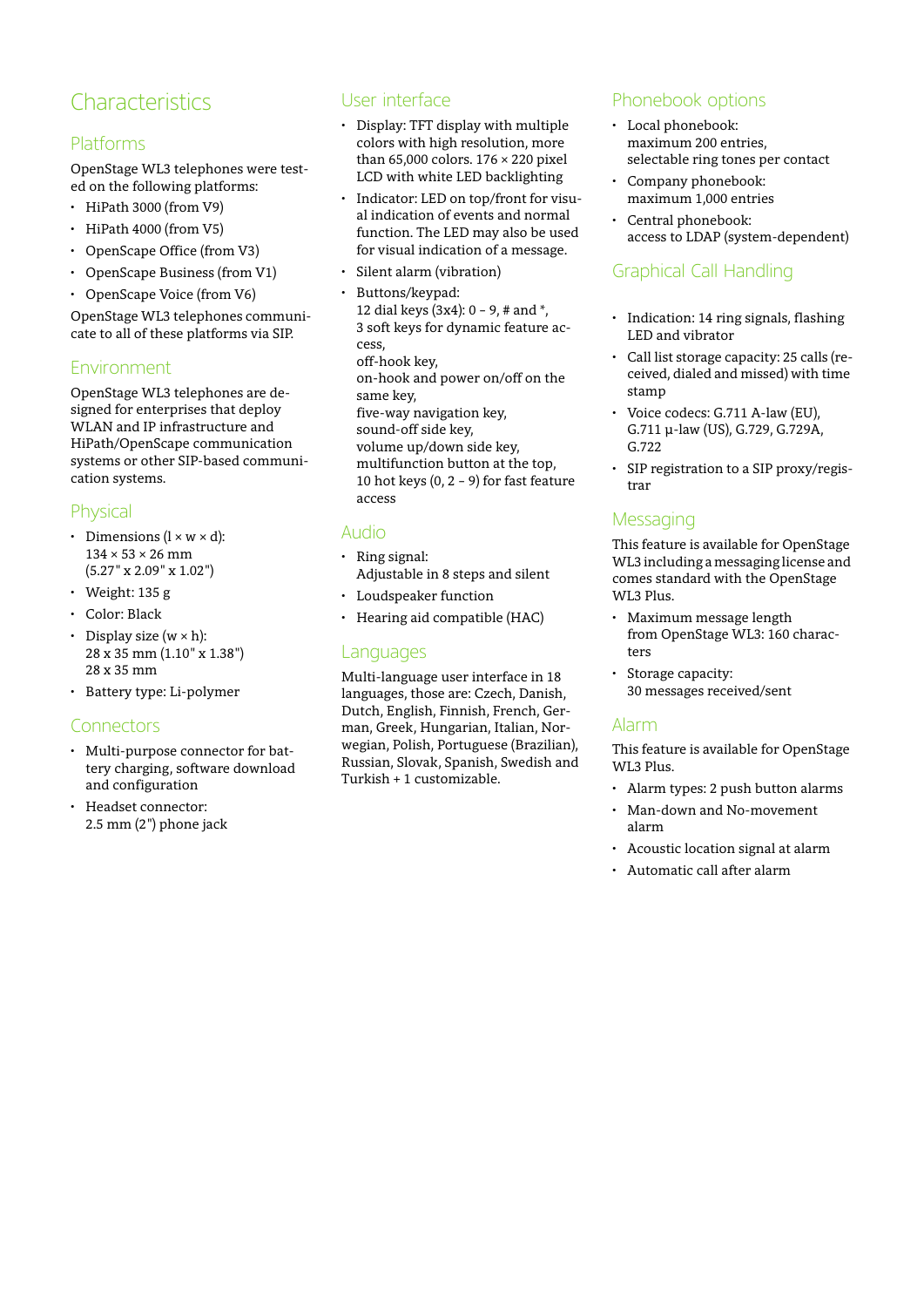#### Radio specification

- Receiver sensitivity (typical values): -87 dBm (802.11a, 6 Mbps), -93 dBm (802.11b, 1 Mbps) -87 dBm (802.11g, 6 Mbps), -86 dBm (802.11n, MCS0)
- Frequency band:EU: b/g: 2.4 to 2.4835 GHz (ch. 1 to 13) a: 5.15 to 5.35 GHz (ch. 36 to 64), 5.47 to 5.725 GHz (ch. 100 to 140) USA / Canada: b/g: 2.4 to 2.4835 GHz (ch. 1 to 11) a: 5.15 to 5.35 GHz (ch. 36 to 64), 5.47 to 5.85 GHz (ch. 100 to 165)
- Maximum output power: 100 mW / 20 dBm
- Modulation speed: b: 1, 2, 5.5, 11 Mbps a, g: 6, 9, 12, 18, 24, 36, 48, 54 Mbps n: MCS0-7

#### Protocols

- TCP/IP
- IP addressing: DHCP, fixed
- Configurable DSCP
- DNS support (primary/secondary)
- SIP/RTP
- UDP
- SRTP/TLS (SDES RFC4568)
- SNMP

#### **WI AN**

- Number of networks: 4 systems, auto selection and manual selection
- Quality of Service (QoS): WMM, TSPEC-based CAC
- Supported networks: 802.11 a/b/g/n  $(MCS0-7, 20 MHz, GI = 800ns)$

#### WLAN security

- Security standard: 802.11i
- Encryption methods: 64/128 bits WEP, TKIP, AES-CCMP
- Authentication methods: 802.1X Original 802.11 open/shared key authentication, WPA-PSK, WPA2-PSK, PEAP-MSCHAPv2, EAP-TLS, EAP-FAST

#### WLAN roaming enhancement

- Pre-authentication
- Opportunistic key caching
- PMKSA caching
- CCKM

#### **Environment**

- Operating temperature:-5 °C to +45 °C (20 °F to 113 °F)
- Storage temperature: -25 °C to +55 °C (-13 °F to 130 °F)
- Charging temperature: ≥5 °C (≥41 °F)

**Enclosure protection** IP44, IEC EN 60529

### Additional features

- Time and date indication
- Customized GUI
- Profiles to quick change of WLAN settings
- Easy replaceable battery
- Name display in call list
- Clear lists in charger
- Manual and automatic keypad lock
- Integrated site survey tool

#### Configuration options

- Local telephone configuration and software update via Desktop Programmer and tool running on a PC, connection between PC and Desktop Programmer via USB
- Over the air configuration via Wireless Service Gateway (WSG)

#### **Accessories**

- Carrying case
- Swivel-type clip
- Security cord
- Desktop charger, AC adapter (by geographical region)
- Wide range of headsets available
- Desktop Programmer (via USB) with Portable Device Manager
- Charging rack for phones and batteries